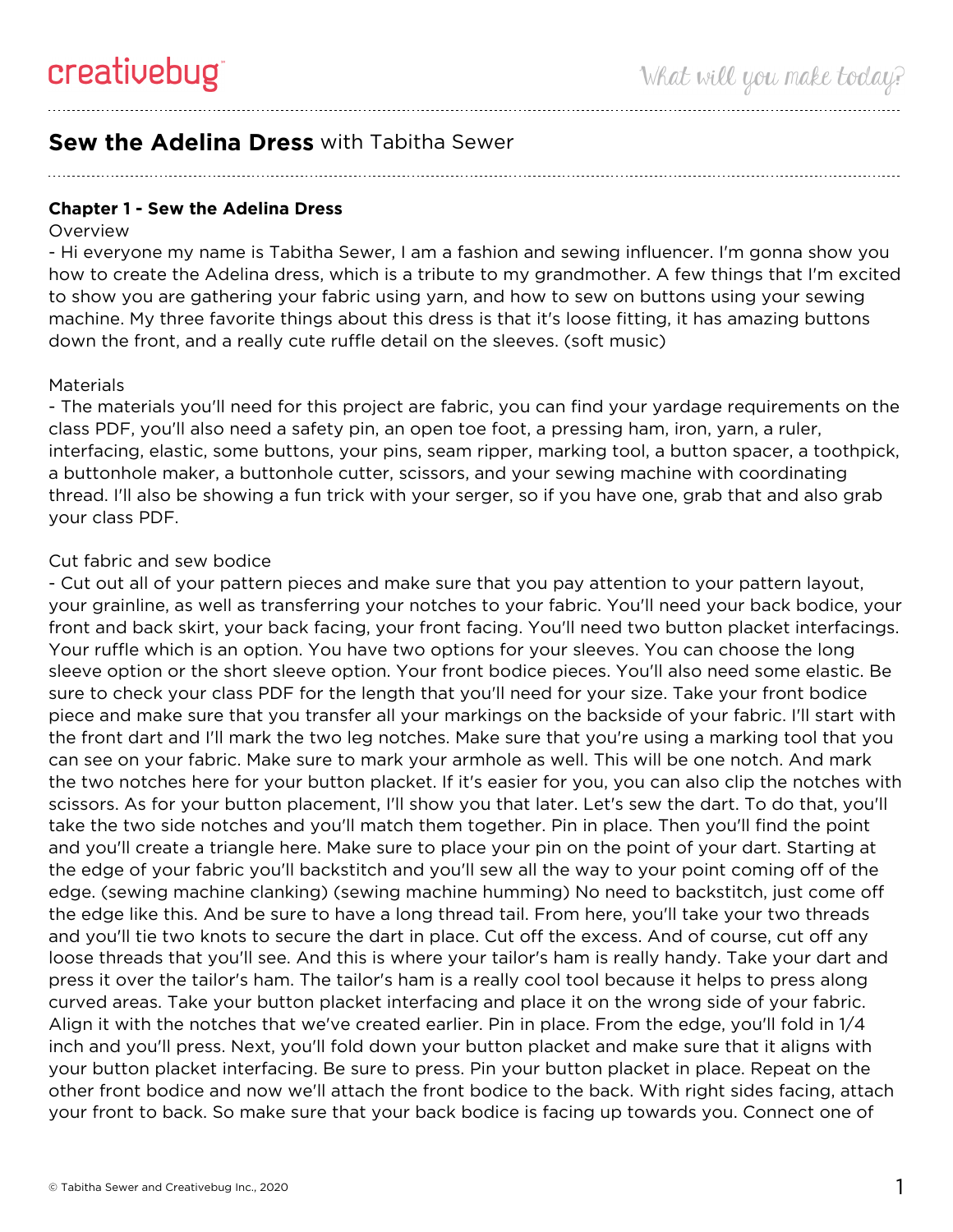your front back pieces. Pinning at the shoulder seams first. Then down the side. Make sure that your dart is facing down as you're pinning. Repeat on the other side. Now we'll take it to our machine. Starting at the shoulder seams, you'll sew a 5/8 of an inch seam allowance. Make sure to backstitch. (sewing machine clanking) (sewing machine humming) (sewing machine clanking) At the end of your seam again backstitch. (sewing machine clanking) Do it again on the other shoulder seam. (sewing machine clanking) Now stitch down the side seams. Make sure to backstitch. (sewing machine humming) And continue the same all the way down to the end. As you're stitching down the side seam make sure that your dart is facing down. (sewing machine humming) And again backstitch at the end of your seam. Repeat on the other side. (sewing machine clanking) Now we'll finish our seams. You can use pinking shears or you can use the overlocking stitch on your regular sewing machine. But today I'm going to use the serger. (sewing machine clanking) When using your serger, make sure to trim off your excess threads. Now we're going to stay stitch the neckline. Stay stitching allows the fabric to keep its shape and not stretch. We'll stay stitch a little past the button placket because we don't want to stitch that in place. And we're going to stitch at a 1/4 inch seam allowance. Make sure to backstitch. (sewing machine humming) When you're stay stitching you don't want to pull on the fabric because you don't want the fabric to stretch. (sewing machine clanking) You'll stop a little bit before the button placket, backstitch and you're finished. Don't forget to also cut your interfacing for your front and back bodice facings. This is your back facing, the interfacing for your back facing, your two front facings, and your two interfacings for your front facings. Place your interfacing behind each piece like this. If you're using an iron-on interfacing, press your interfacing on to your fabric. With your back facing facing up, you're going to connect your front facings to the back. Right sides together. I like to make a notch at the center front to let me know that this is the center front. Be sure to pin all your pieces together. Now we'll take it to our machine and then we'll stitch the side seams here. Here we'll stitch a 5/8 inch seam allowance making sure to backstitch at the beginning and end of your seam. (sewing machine clanking) (sewing machine clanking continues) From here depending on the type of fabric that you have, you can use a serger to prevent the fabric from unraveling. Here I've serged my edges but you can also use pinking shears. With your front bodice facing up, we're gonna go ahead and connect the facing. So take your facing and with the right size of your fabric facing each other, we're going to connect starting at the shoulder seams. Pin in place. Make sure all of the edges on your facing and your bodice are even. Now we're going to take it to our machine. Before you stitch your facing in place, be sure to unpin your button placket, unfold it so that you don't stitch it. And then you can start stitching your facing. Stitch at 1/4 inch seam allowance. Backstitch. (sewing machine humming) (sewing machine clanking) (sewing machine clanking continues) Before you finish off this seam, again make sure you unpin the button placket here, unfold and finish the seam. Be sure to backstitch. Here's your finished neckline. Now we're gonna go ahead and clip to your curve edges. You're going to clip them in triangles. This allows the fabric to have movement. The next step we're going to do is to understitch the facing to the bodice. To do this, we'll fold up our neckline on the bodice to the facing. Just like this. And we'll take it to our machine. Here we'll stitch 1/8 of an inch from the seam you've previously sewn. (sewing machine clanking) Backstitch. (sewing machine clanking continues) Be sure to check your progress as you go along. (sewing machine clanking) Sometimes your fabric can bunch up. All you have to do to fix that issue is to lift up the pressure foot a little bit and adjust your fabric and continue to stitch. (sewing machine clanking) Don't forget to backstitch. Now we're going to take this to our ironing surface and we're going to press the neckline. Before we press, I'm gonna go ahead and adjust the button placket by folding over this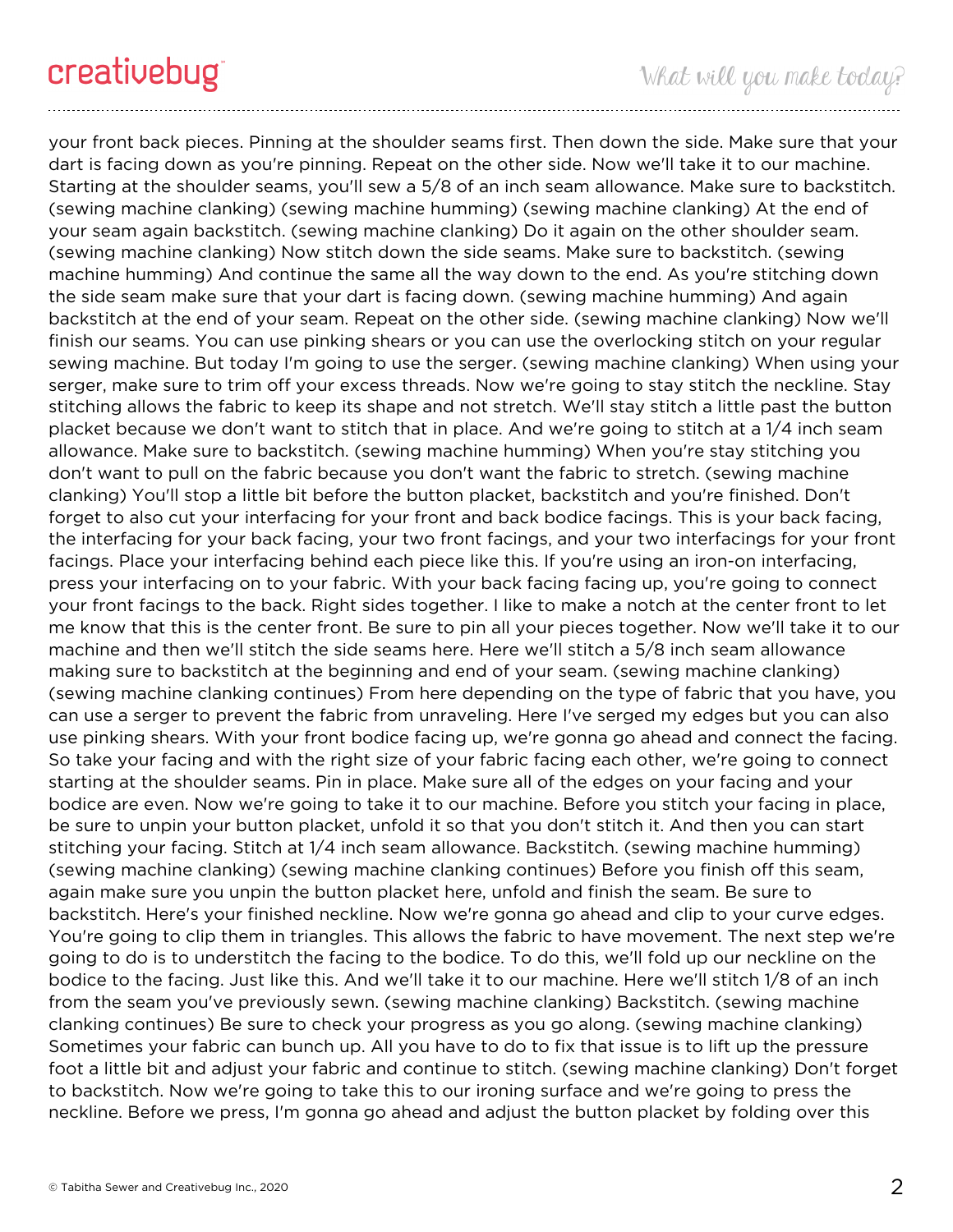piece here. Pin in place. And we're going to stitch this here in a little bit. Repeat on the other side. From here let's press. Right now you're only pressing your neckline and your facing. Let's finish off the button placket. You're going to unpin the top here. You're going to flip the right side to the right side. Just like this. Make sure to pin. And we're going to stitch this down. Make sure that the 1/4 inch on your button placket is...

## Sew sleeves and cuffs

- For this sleeves you'll have a couple of options. You can choose long or short sleeves, with or without a ruffle. Let's start with the long sleeves. Be sure to transfer all of your markings on your sleeve caps. The front we'll have one notch and the backside of your sleeve will have two notches. With right sides facing, you'll fold your sleeve in half like this and you'll pin in place. Let's take it to the sewing machine. Starting at the top edge, you're going to backstitch and we're going to sew this at a 5/8 inch seam allowance. Don't forget to backstitch. Now we'll gather the top of the sleeve, but first we'll need to add a basting stitch. Here, you'll want to adjust the tension and your stitch length. For the tension, you want to make sure that you choose between zero and one. This will allow your threads to be loose for easy gathering. Now we'll change our stitch length. I usually like to put it at the highest possible option. So here I chose five. Let's go ahead and add our cap to the machine. We're going to start at the single notch. We're going to place our needle down. We're going to be stitching at a 1/4 inch seam allowance. Here we're not going to backstitch, we're just going to sell straight all the way down. You'll stop when you come to your second notch. No back stitching, just lift your presser foot and carefully remove the cap. Make sure to leave long threads at the end. We're going to place our cap in our machine once again, and this time we're going to stitch 1/8 inch from the first stitch. Your first stitch should be on the left side of your needle. Lower your needle and sew a straight stitch. Make sure not to cross stitches. Again, do not backstitch. Just lift your needle and carefully pull your cap out of the machine, leaving long threads. Now we gather our sleeves. We'll be pulling on two of your bobbin threads. Make sure not to pull on your upper threads. So here are my bobbin threads here, and I'll just pull slightly, and gather my fabric. Not too much. Flip it over and do the same here. This will allow our sleeve to easily set into the armhole of our bodice. Finish the side seams of your sleeves with your pinking shears or your serger. Let's set our sleeve into our arm hole. I've previously done one, I'm going to show you how to do the other. The first thing that you wanna do is turn your bodice wrong side out. Then you wanna take your sleeve and turn it right side out. Taking the cap, slide it into the bodice like so. Pin the side seam of your bodice to the same of your sleeve, pin in place. Then stretch the cap of your sleeve to meet the top. You'll probably want to loosen your gathers to make sure that it fits nicely inside the arm hole. I like to put a pin at the top and you can adjust it later. Make sure that you match your notches. And then adjust the rest of your sleeve cap. As you're going along, be sure to pin in place. Sometimes you'll have to remove one of your pins to adjust the gathers. As you're adjusting, just make sure that there's not too much gathering in one area. Now let's take it to our machine. I like to stitch on the inside of the arm hole, starting at the bottom seam of your arm hole. We're going to stitch a 5/8 inch seam allowance. Before we start sewing, make sure that you adjust your tension and your stitch length to the original settings. Starting at the underarm seam, we're going to sow a 5/8 inch seam allowance. Make sure to remove your pin and backstitch. As you're stitching along, sometimes you'll want to adjust the gathers, that way you can prevent puckering when you turn your fabric right side out. Once you get to the end, backstitch. Let's check to see how we did. Take your bodice right side out, and we're going to check to see if there are any puckering things in the sleeve cap. There's no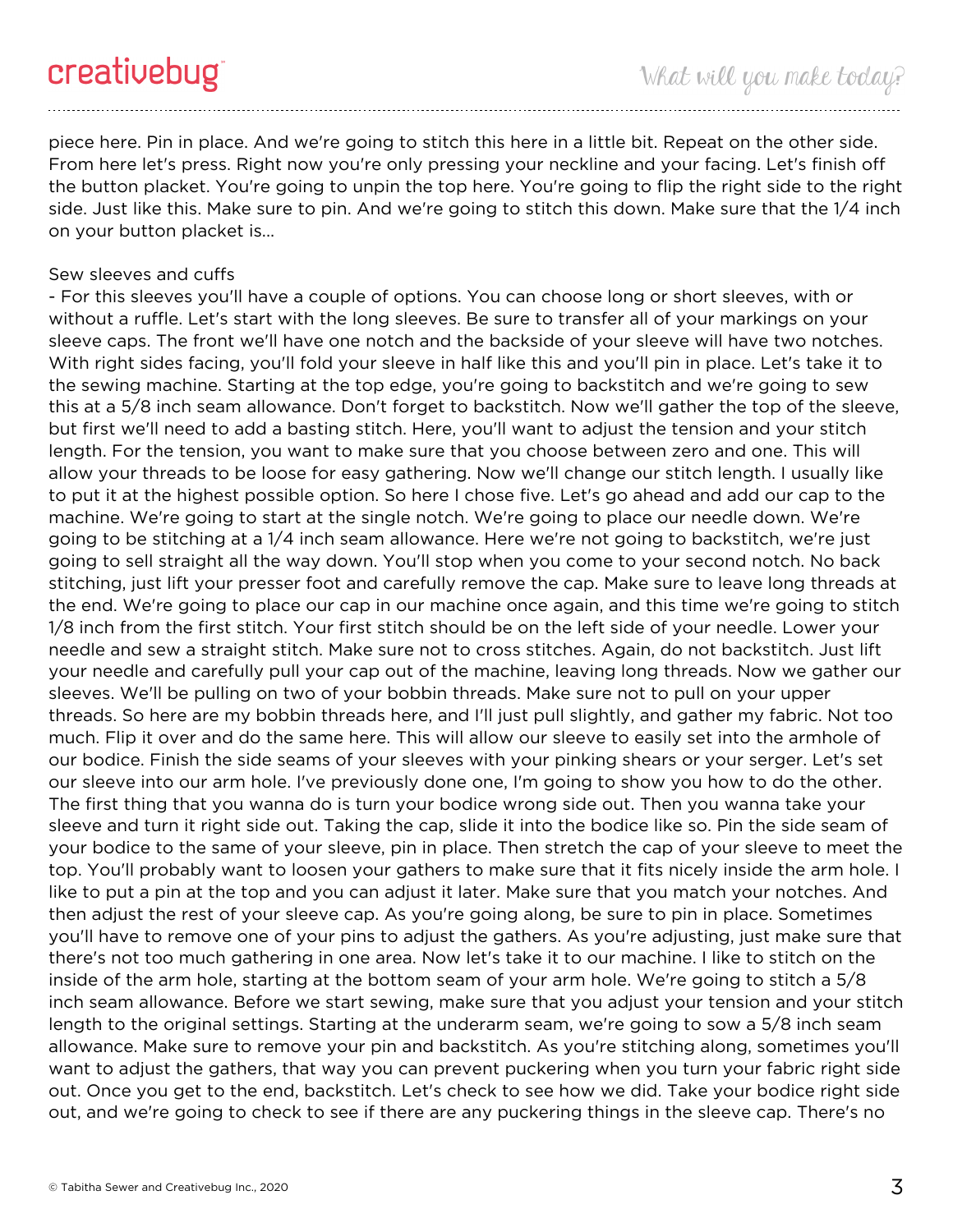puckering so we can move on. If there's any puckering, undo the stitches and try again. Let's go ahead and finish our seams. I'm gonna go ahead and use my serger. If you don't have that as an option you can use pinking shears. I'm going to show you how to do the non ruffle on the shorter sleeve. But for now, I'm going to show you how to add the ruffle to the longer sleeve. Be sure to finish your edges on the inside of your ruffle, as well as the edge of your sleeve. Take your ruffle with right sides facing and fold it in half like this, and pin it in place. Let's take it to our machine. With the 5/8 inch seam allowance we're going to stitch. Be sure to backstitch at the beginning and end of your seam. Finish your seams with your pinking shears or serger. Now we're going to attach our ruffle to our sleeve. To do this, you're going to attach it with right sides facing, making sure that the edge of your ruffle aligns with the edge of your sleeve. So slide it in like this. Also make sure that the seams match. So the seam on your ruffle should match the seam on your sleeve. Pin them in place as you go around the edge. I like to pin the seam and the opposite end like this, then I like to pin in the middle and the rest of the areas. Before we stitch, go ahead and make sure that you've pinned everything correctly by flipping this over. This is how it eventually look when we're finished with the seam. So if it looks correct, let's take it to our machine. Starting at the seam, you're going to stitch a 5/8 of an inch seam allowance. Remove your pin and backstitch at the beginning of your seam. Remove your pins as you sew along. Backstitch at the end of your seam. Now we're going to go ahead and create a casing for your elastic. To do this, we're going to fold this seam up towards the upper part of the sleeve, just like this. And we're going to be stitching along the edge of this seam. As we're stitching, we're going to make sure that we leave a one inch opening so that we can insert our elastic after we're finished. Starting at the seam, we're going to lay our presser foot down, make sure that you stay on the edge of your seam. Backstitch. As you're sewing along, make sure that you adjust your fabric, make sure that it's laying flat. Also sometimes the edge of your seam can pucker up, all you have to do to fix that issue is lift your pressure foot like this and continue to sew. We've almost come to the end of our seam so I'm just going to leave a one inch opening. I'm going to backstitch, and remove it from your machine. For the length of your elastic, be sure to cut it to your size. Check your class PDF for reference. Taking one of your elastics, let's thread a safety pin through the end. Close the end, and now we're going to thread it through our casing. You're going to thread it through the opening and guide the safety pin all the way through the end. You're just going to push it all the way through. Make sure that you pay attention to the end of your elastic so that it doesn't slide into the casing. Again, adjust the fabric as you go along. Going through the seam here can be a little bit tricky but just do your best to find the opening in the casing and push it through. Once you get it through, push it through the opening at the other end like this. Make sure that you grab both pieces of your elastic. As you're doing that, adjust the fabric around the elastic. Let's take it to our machine. We're going to remove the safety pin. We need to adjust the stitches on our sewing machine. I like to adjust mine to a number two because my elastic is really small. So pull out as much as you can and we'll adjust later. Stick it in your machine. Backstitch and forward stitch a few times to make sure that the elastic is tacked down. Remove it from your machine. Now we can clip the excess of your elastic off. Go ahead and adjust your elastic and your casing. Flip it over to see how you like it. It should look like this. We're gonna go back and we're going to stitch the casing closed. Starting where you ended your seam, go ahead and backstitch, and sew you're casing closed. Be careful not to stitch on top of your elastic. And again, backstitch at the end of your seam. To finish the hem of your sleeve, fold up the edge 1/8 of an inch and stitch in place. Fold your edge again 1/8 of an inch and stitch it in place again. I'm going to show you a little trick with my serger on how I stitched curved hems. First, you want to turn your blade off so that it doesn't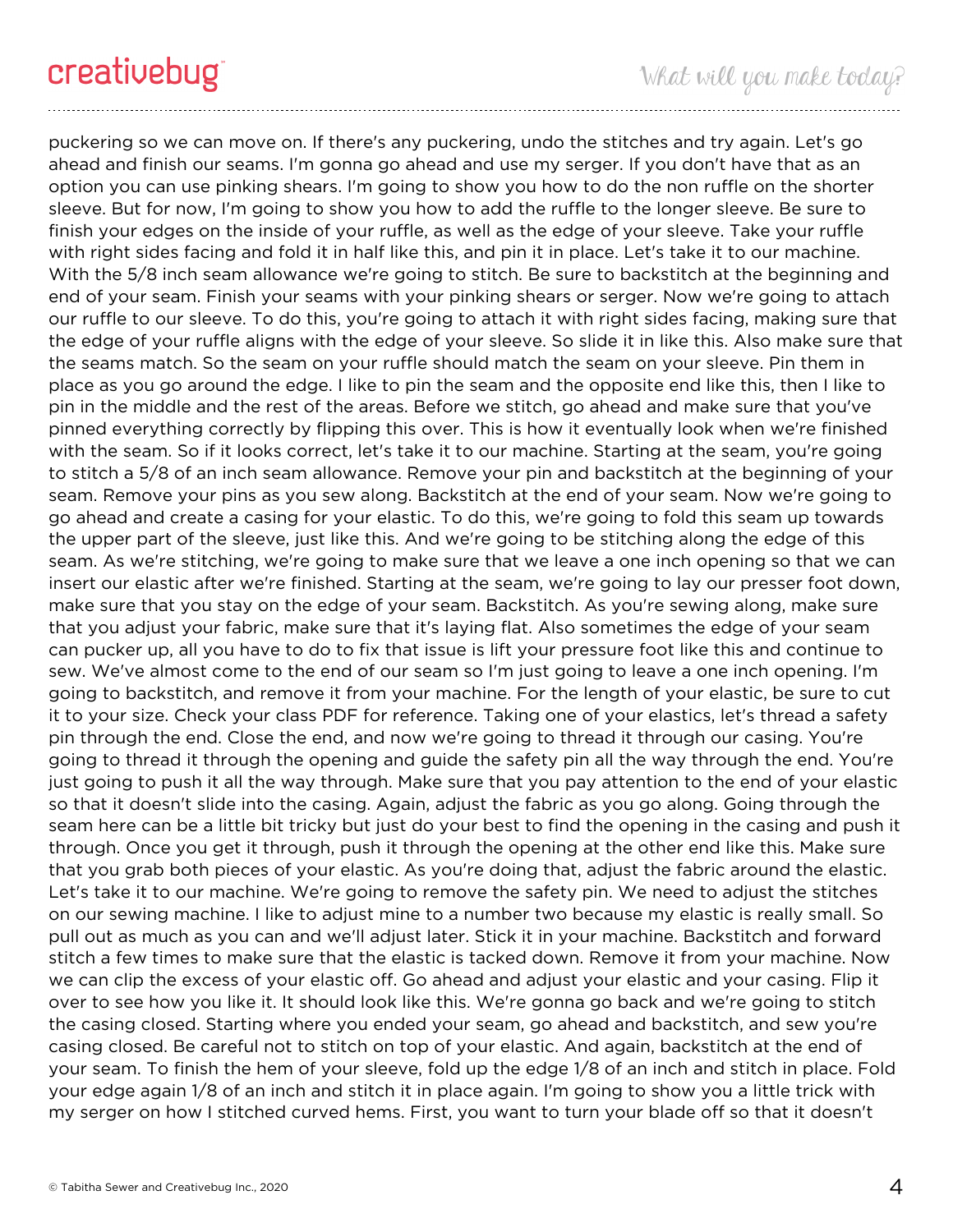cut off any excess fabric. Place it under your foot, starting at the seam, and you're just going to simply serge around the edge of your ruffle. Clip your loose threads here if you like and continue to serge. Remove it from your machine. Now back to your regular machine. The serging is an extra step, but it allows you to easily fold and stitch your hem in place. So using the serger threads as a guide, fold up 1/8 of an inch and stitch in place. If the edge of your fabric starts to pucker up, just be sure to lift your pressure foot and adjust, and continue to sew. You come to the end of your stitch, backstitch. If you don't mind your edges like this you can leave it as so, but I like to fold mine again and hem. Starting at the seam again, you're going to backstitch, and you're going to stitch in place. Now we want to press our hem flat. That's it for the top. The steps for the short sleeve is the same as the long sleeve. I'm going to show you how to finish the sleeve without a ruffle. I've already sewed the side seam and finish the edge. I've also gathered the cap. You'll want to attach this to your bodice before moving on to the next step. I'm going to show you how to finish the edge on this loose sleeve. We're going to fold up the edge of our sleeve about a half an inch, making sure that the wrong side of the fabric is facing up. We're going to take it to our machine and create a casing for our elastic. Starting at the side seam, we're gonna sew as close to the finished edge as possible. Be sure to backstitch. Before you finish the sleeve, leave a one inch opening. Backstitch, and remove the sleeve from your machine. Grab your safety pin and your elastic cut to your size. Check the class PDF for the length of elastic that you'll cut for your size. Take your elastic and your safety pin, place the safety pin inside the end of your elastic like this. Now you're going to guide your elastic through the casing that we've previously sewn. As you're guiding your elastic through the casing, make sure that you pay attention to the end of your elastic so that it doesn't fall inside the casing. Pull both ends of your elastic out, and we're going to take it to our machine and stitch your elastic closed. Before we stitch our elastic closed, we're going to adjust the stitch length. I'm going to adjust mine to two. You're going to stitch forward and back until your elastic is tacked together. Cut off any excess and adjust your elastic inside the casing. Let's go ahead and stitch the casing closed. Adjust your stitch length back to the original settings. Starting at the end of your seam, backstitch and finish the seam. Make sure you don't stitch on top of your elastic. Adjust your elastic inside the casing. Once again, cut off any loose threads and turn your sleeve right side out. Next we're going to work on the skirt.

## Sew pockets and skirt

- Take one of your skirt pieces and two of your pockets. Attach your pockets to your skirt, matching the notches, right sides together. Pin in place. Let's take it to our machine. Starting at the top edge of your pocket, we're going to sew a 1/4 inch seam allowance. (sewing machine running) Back stitch. Repeat on the other side. You'll want to press the pocket seam open. Repeat those same steps for the remaining skirt and pocket pieces. Now, we're going to attach both skirts together. With one skirt right side facing up, you're going to take the other right side facing down. Pin along the side seam, around the pocket, and back down the side seam. Once you've done all of your pining, we're going to sew. Starting at the top, you're going to stitch a 5/8 of an inch seam allowance. Back stitch. (sewing machine running) When you come to the beginning of your pocket, you're going to pivot by lifting your presser foot, turning your fabric, and lowering your pressure foot. Continue to sew around the pocket. (sewing machine running) When you get to the bottom of your pocket, you'll pivot again slightly. Make sure to stitch a little bit past your pocket stitch. Pivot again and sew down the side seam. If your fabric has shifted remove it from your machine and adjust. Use your seam ripper to remove the stitches. After you've adjusted, place your fabric back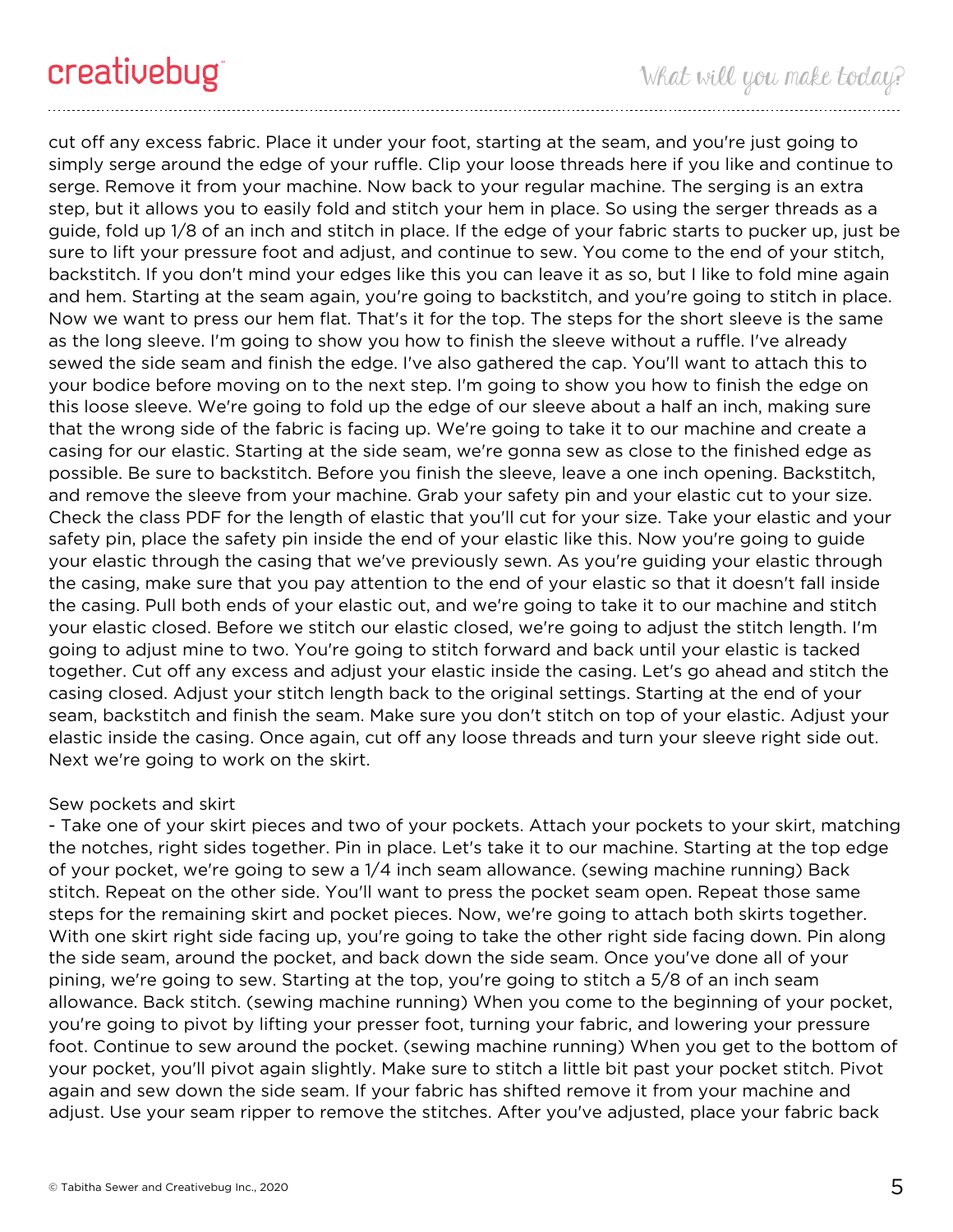into the machine and continue to sew. Be sure to back stitch. (sewing machine running) Repeat on the other side. You'll want to finish these seams with your pinking shears or your serger. I wanna show you a fun trick on how to gather fabric using yarn. Adjust your machine to the zigzag stitch, making sure that the width of your stitch is wider than the yarn. I like to use a test fabric to test this. (beeping) (sewing machine running) I'll look to see if the stitches are wider than my yarn. If so, I'll move on to the stitch length. You'll want the stitch length not too long but not too short. (beeping) Place the top edge of your skirt into your machine. And starting at the side seam, we're going to place our yarn under our pressure foot on top of the fabric. So pull out some yarn, place it under your pressure foot. At 1/4 of an inch we're going to stitch As you're going along, make sure not to stitch on top of the yarn. (sewing machine running) If at any point you stitch on top of the yarn, you'll just have to remove the stitches with your seam ripper and start again. Remove it from your machine, cut your threads and your yarn. From here, you'll want to gather your fabric simply by pulling on the end of the yarn. This trick is great because you don't have to spend time stitching two gathering stitches. And also you'll never have to worry about the threads breaking as you're gathering. Move the gathers around the top edge of your skirt, making sure that you're gathers are even. Take your bodice piece and let's attach it to your skirt. To do this, the bodice has to be right side out. And we're going to slide it into the skirt. Turning the bodice upside down, we're going to slide it into the skirt like this. We're going to match up the side seams and pin in place. Adjust your gathers so that the width of your skirt matches with the width of your bodice. Make sure your gathers are even. Once you've finished pinning the top edge of your skirt, let's take it to our machine. Starting at the side seam, we're going to stitch a 5/8 inch seam allowance. With this seam allowance, the yarn should be on the right side of your needle. Before we stitch, make sure that you adjust your sewing machine back to its original settings. This will be a straight stitch. Back stitch at the beginning of your seam. (sewing machine running) As you're stitching, be sure to adjust your fabric. (sewing machine running) Once you come to the end of your seam, back stitch. Now, we're going to remove our yarn and finish the seam. It's pretty simple. All you do is just pull it out of the zigzag stitch. If you need to snip it, you can. Finish the seam in whatever method you were using.

# Buttonholes and finishing

- Let's sew the buttons and buttonholes on the front of our bodice. To do this, you'll take the buttons of your choice and you'll place one at the top and one at the bottom Just place it however you like it. Then you're going to take your button spacer here. We know that for this pattern it requires five buttons, so we'll space it out to five buttons. What I like to do is line up the space on the bottom edge of the button. Adjust your button spacer if you need to. Just draw one line all the way through. From here, we'll mark the center point of where you're going to place your button. So you're going to measure the width of your button placket. My button placket is about an inch and a half, so I know that the center of this line will be 0.75 inches. My button placement will be at the center of this cross. Repeat this for all five button holes. I'm going to line my buttons just to show you what it'll look like. From here we're going to take it to our machine and we're going to first start creating buttonholes. All machines sew buttonholes differently. Make sure that you check your manual for instructions on how to sew your buttonholes. Regardless of what machine you have, you'll have to attach your buttonhole foot. You'll match your notches on the buttonhole foot to the markings on your fabric. Adjust your fabric, make sure that everything aligned straight, and let the machine do its thing. No need to guide the fabric, because the sewing machine does it itself. Repeat this for all five buttonholes. Here's how your buttonholes should look. We can go ahead and clip the